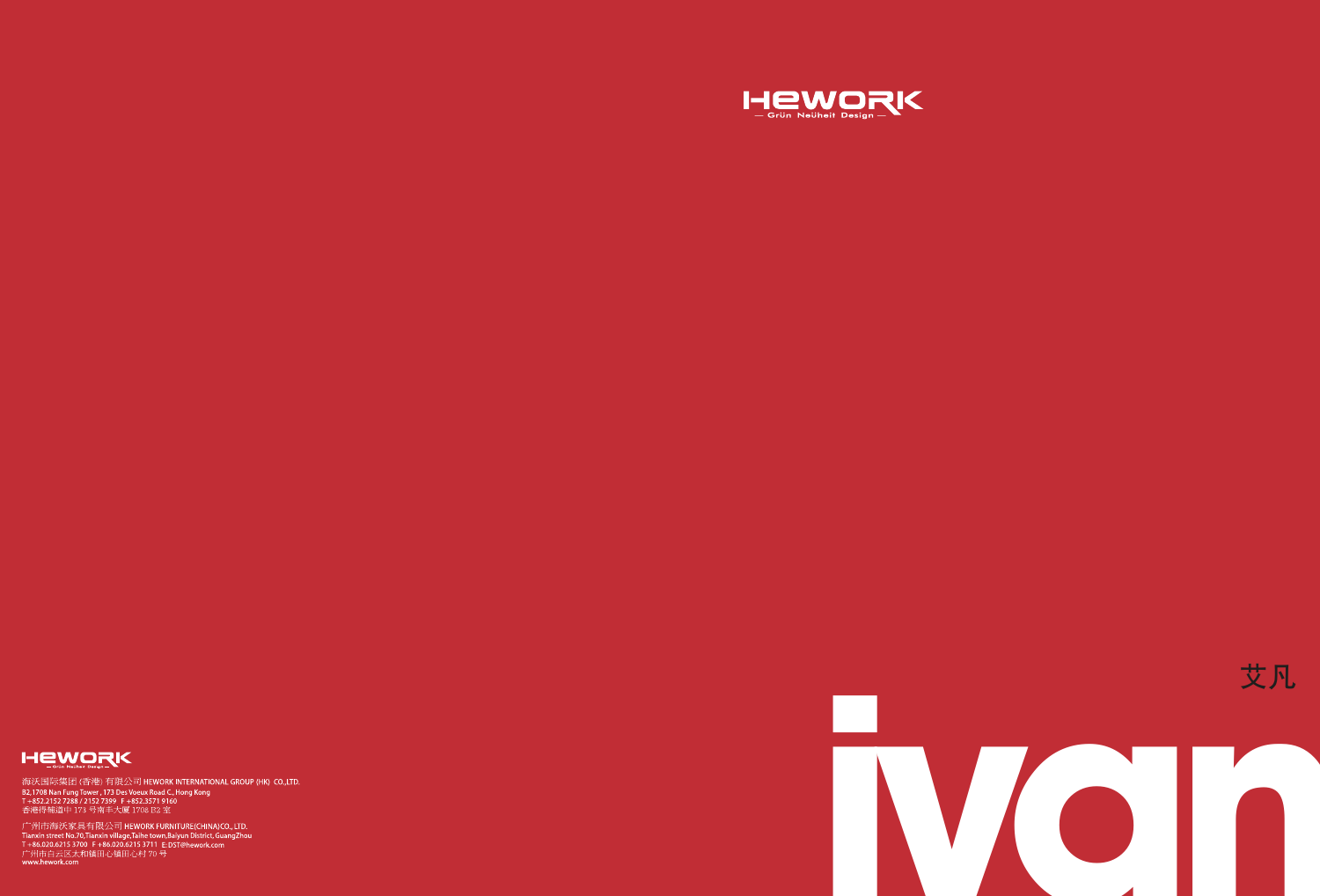

traditional craft and skill and natural materials is original.

前卫设计,让办公更富艺术感。基于传统工艺技巧与天 然材料精工打造。创意引领潮流。

Ivan's new executive collection explores eye-catching geometries and perspectives. All Aif's related products are designed to combine the elegance. No matter how time changes, how idea changes, Ivan's calm and steady imposing manner irreplaceable forever.

艾凡的新款办公系列主要探索新颖醒目的几何形状家具及设计灵感。 所有艾凡的系列产品都是向着高雅而设计的。 无论时间和观念怎么变迁,艾凡的沉着稳重的气势无可替代。

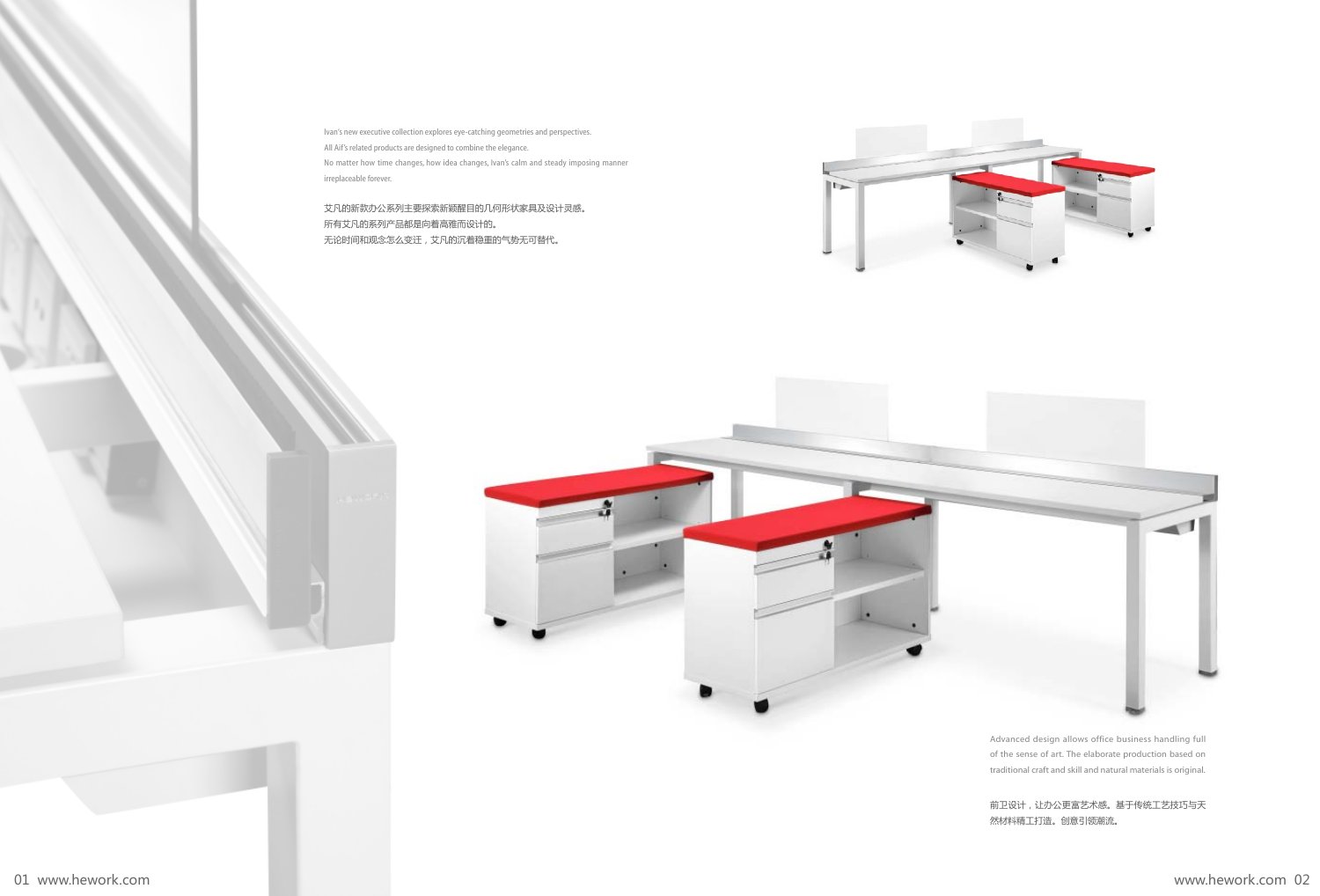





Regardless of traditional office space, in order to have a creative & free world, our designer will provide many motive power and element, whether in work and in use can see designer's personal style.

不拘于传统的办公空间尽情挥洒一处属于创意 的自由天地,我们的设计师将为您在工作的环 境里配置许多促进的动力和元素,在工作中, 在使用中处处都是设计师个性的风格。





Pursuing the concordant life, Pursuing the calm and quiet office environment, which is the theme we want to attain.

追求和谐的生活,寻求宁静,平和的办公空间, 这是我们海沃家具所要演绎的主旋律。